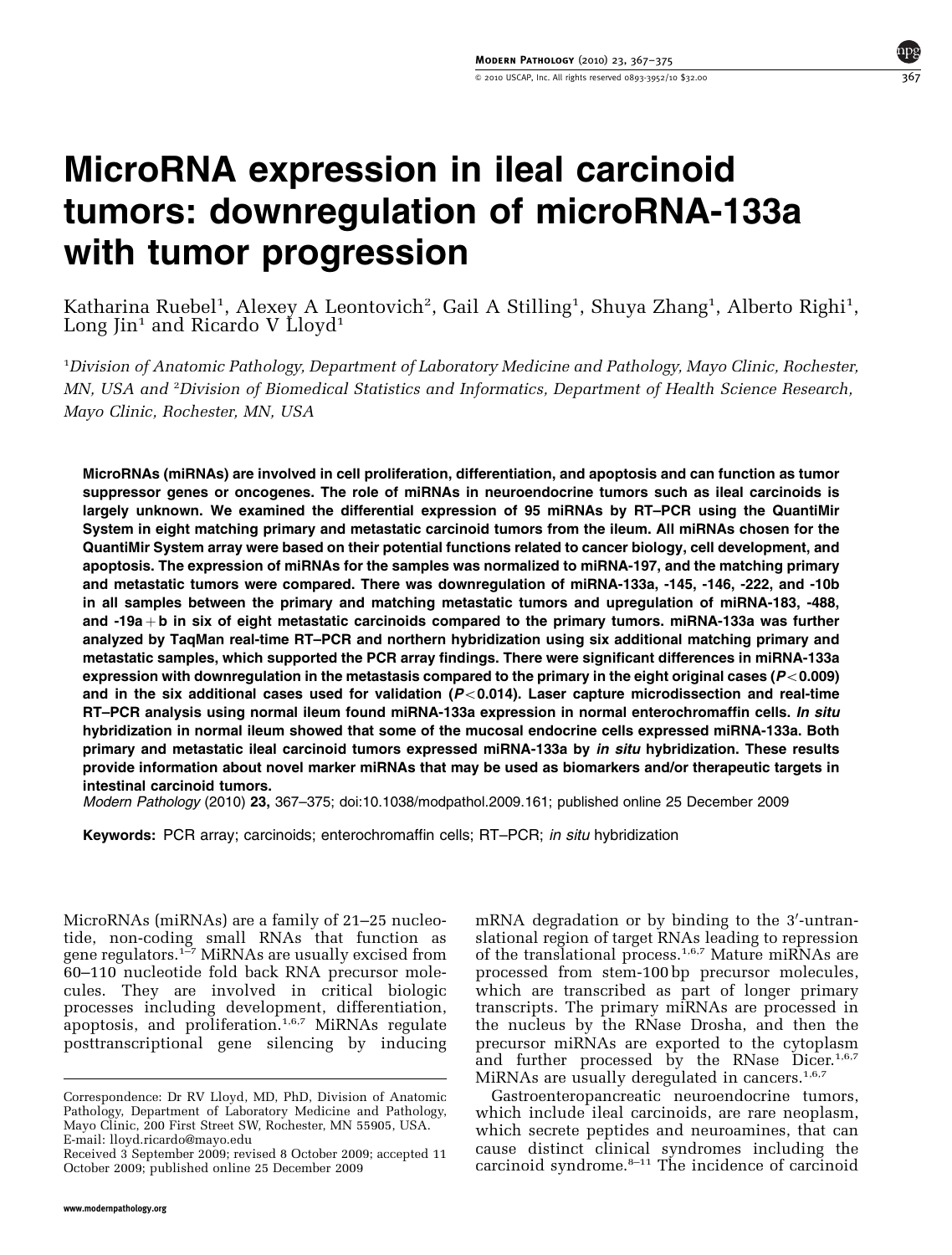MicroRNA expression in carcinoids 368 K Ruebel et al. 2008 K Ruebel et al. 2009 K Ruebel et al. 2009 K Ruebel et al.

> tumors has been increasing  $i<sup>s</sup>$  and recent studies have begun to elucidate the role of growth factors, growth factor receptors, and other molecules in the development of these tumors; however, the pathogenesis remains unknown.<sup>8-15</sup> Patients with advanced disease often present with metastatic disease to the liver and other sites. Many of these patients have unresectable disease and only a limited number of drugs are available for treatment of these patients.<sup>[13,16,17](#page-8-0)</sup>

> MiRNAs have not been previously examined in carcinoid tumors. We analyzed the type of miRNAs expressed in normal enterochromaffin cells from the terminal ileum and in primary midgut carcinoid and in metastatic ileal carcinoid tumors to determine whether specific miRNAs would have a unique profile in these neuroendocrine tumors and whether there were changes in the levels of miRNA expression in primary and metastatic carcinoids and to possibly identify important molecular tests for further functional investigations to develop new diagnostic and therapeutic targets for midgut carcinoid tumors.

# Materials and methods

## Tissues and miRNA Extraction

Tissues analyzed included eight fresh frozen matching primary and metastatic human ileal carcinoid tumors containing 70–90% tumor. Another six matching pairs of primary and metastatic ileal carcinoids were also used for validation studies. Approximately 100 mg of each tumor was disrupted using a mechanical homogenizer. Total RNA containing the small RNA fraction was then extracted by acid-pheno1:chloroform using the mirVana miR-NA Isolation kit (Ambion Inc., Austin, TX, USA) or with Trizol (Invitrogen, Carlsbad, CA, USA). RNA was purified by glass-fiber filters included in the kit, quantified by spectrophotometric absorbance at A260 and stored at  $-70^{\circ}\bar{C}.$  RNA quality was assessed using the Small RNA kit (Agilent) on the Agilent 2100 Bioanalyzer. IRB approval was obtained for the study.

## Real-Time RT–PCR Array

One microgram total RNA from each carcinoid tumor sample was reverse transcribed using the QuantiMir kit (System Biosciences (SMI), Mountain View, CA, USA) in a total volume of  $20 \mu l$ .

The cDNA sample was analyzed by real-time PCR using the Cancer MicroRNA qPCR Array kit (SBI), which provides 95 miRNA-specific and U6-specific forward primers in a 96-well plate format and the 3' universal reverse primer. SYBR Greener Real-Time PCR Super Mix (Invitrogen, La Jolla, CA, USA) was added to a final concentration of  $1 \times$ . Each cDNA sample was run in triplicate on a 384-well optical

plate in a total volume of  $15 \mu l$  per well. qPCR was performed on the 9700HT Fast Real-Time PCR System (Applied Biosystems, Foster City, CA, USA) using the following profile:  $50^{\circ}$ C for 2 min, 95°C for 10 min, and 40 cycles of 95°C for 15 s and  $60^{\circ}$ C for 1 min. A dissociation step was performed after the qPCR amplification for melting curve analysis.

## Calculation of Relative Expression Level

Threshold cycle (Ct) values were defined as the cycle number at which the fluorescence exceeded a fixed threshold value above an automatically set baseline. MiR-197 was selected as the endogenous control because of Ct values that vary less than 1.0 cycle between matching primary and metastatic samples. Ct values of each target miRNA transcript were normalized against the Ct value of miR-197. Relative change of miRNA expression in metastatic compared to its primary carcinoid tumor was then calculated using the  $\Delta\Delta$ Ct method. Three replicates for each experimental sample were performed and averaged together. Ten individual miRNA targets did not amplify or give a clean melting curve and were excluded. Results were expressed as the mean  $\pm$  s.e.m. Melting curve analysis of the qPCR products verified product specificity.

## Real-Time Rt–PCR TaqMan miRNA Expression Assay

MiRNA-133a was selected from the PCR array for further analysis. Mature miRNA expression levels were measured using the TaqMan MicroRNA Assay kit (Applied Biosystems). Total RNA of 10 ng from matching primary and metastatic carcinoids from the eight samples analyzed earlier and an additional six material samples were reverse transcribed in a total volume of  $15 \mu l$  using the TaqMan MicroRNA Reverse Transcription kit according to the manufacturer's instruction;  $1.33 \mu l$  of each RT reaction was amplified by PCR in  $20 \mu l$  total containing  $10 \mu l$ of the TaqMan  $2 \times$  Universal PCR Master Mix, No AmpErase UNG (Applied Biosystems). PCR was performed on the 7900HT Fast Real-Time PCR System with an initial incubation at  $95^{\circ}$ C for  $15 s$ and  $60^{\circ}$ C for 60 s. Each PCR reaction was performed in triplicate a minimum of three times. Agarose gel electrophoresis and densitometric analyses were performed. Expression levels were normalized with a small nucleolar RNA, RNU48, which was co-amplified as the endogenous control.

## Northern Blotting

The northern blot assay was performed using the MiRNA Northern Blot Assay kit (Signosis) according to the manufacturer's protocol. In brief, following a 30-min pre-run,  $20 \mu g$  denatured total RNA from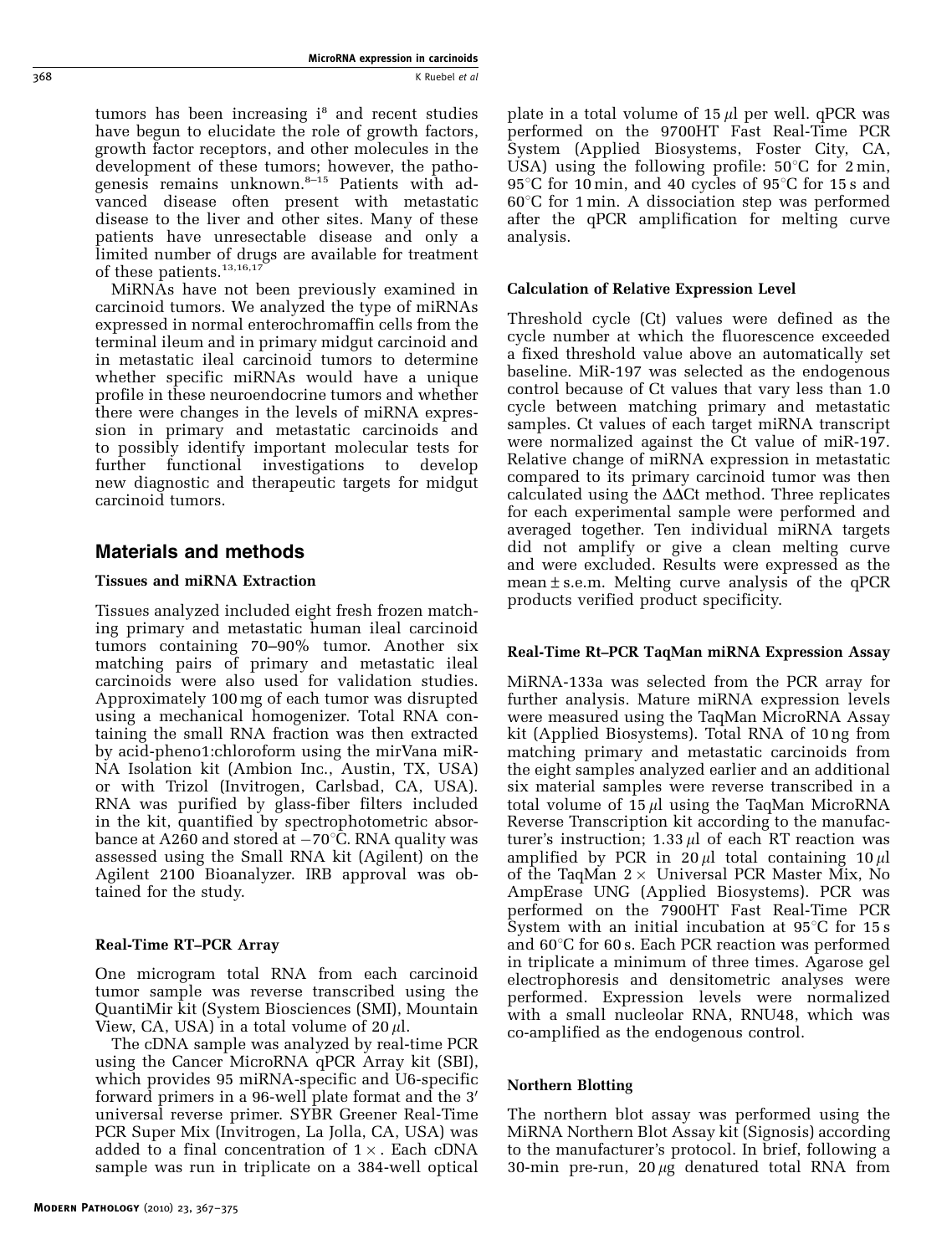each matching tumor case was resolved by electrophoresis in a 60% TBE-Urea Ready Gel (Bio-Rad). After the transfer, the membrane was UV crosslinked and baked at  $42^{\circ}$ C in the hybridization buffer provided by the kit;  $10 \mu l$  of the RNU48 DIG-labeled probe and  $10 \mu l$  of hsa-miR-133a biotin-labeled probe were added and incubated overnight at  $42^{\circ}$ C. The blots were washed for 30 min then blocked for 30 min in blocking buffer. Streptavidin–horse radish peroxidase conjugate of  $20 \mu$  was added to the blocking buffer for 45 min. The blots were washed three times with detection washing buffer. An equal mixture of Substrate A and Substrate B was then applied to the blot for 5 min. The excess liquid was removed, and the blots exposed to Kodak radiography film and developed.

#### Laser Capture Microdissection of Normal Enterochromaffin Cells of Ileal Mucosa

Laser capture microdissection was combined with immunocytochemical staining using specific antibodies to recognize endocrine cells associated with the crypts. Normal ileal mucosa tissue blocks were cut in 10  $\mu$ m (cryostat) sections and adhered on uncharged glass slides and single cells were isolated as described earlier.<sup>[18,19](#page-8-0)</sup> Briefly, the slides were incubated with anti-chromogranin A antibody (1/100 Dako, Santa Barbara, CA, USA), washed, and incubated with a secondary horse radish peroxidase-conjugated antibody, washed, and counterstained with hematoxylin. All steps were performed at the minimum time required and always in the presence of RNAse inhibitor. We have verified in the past that our anti-chromogranin A antibody can be combined with laser capture microdissection.<sup>19</sup> Enterochromaffin cells are located in the crypts within the ileum, and we estimate that one endocrine cell and 3–4 non-endocrine cells were captured with each laser treatment, ie, approximately 25% of the captured cells are endocrine and the majority of them are enterochromaffin cells. Immunostained cells were isolated using a PixCell II laser-capture microdissection system (Arcturus Bioscience, Mount View, CA, USA).

#### In Situ Hybridization

In situ hybridization to detect specific miRNAs was performed using normal ileum  $(n=5)$ , frozen sections of the original eight matched cases used for miRNA RT–PCR array and qRT–PCR screening and an additional six cases of matched primary and metastatic tumors. In addition, 30 formalin-fixed paraffin-embedded tissue cases of matching primary and metastatic tumors to the liver were also analyzed. Probes for *in situ* hybridization were purchased from Exiqon (Denmark and Woburn, MA, USA) and consisted of locked nucleic acid oligonucleotide probes labeled at both the 5' and 3'

ends with digoxigenin. In situ hybridization was performed as reported earlier from our laboratory<sup>[20](#page-8-0)</sup> with modifications for the locked nucleic acid probes.<sup>[21–23](#page-8-0)</sup> Frozen tissues were fixed in  $4\%$  paraformaldehyde and stored at  $-70^{\circ}\mathrm{C}$  until used.

Briefly, in situ hybridization was performed by microwave pretreatment in a 700 W oven in 10 mM citric acid pH 6.0 for 5 min (frozen tissues) or 12 min (paraffin-embedded tissues) followed by cooling at room temperature for 20 min. Tissues were digested in 25  $\mu$ g/ml proteinase K at 37<sup>°</sup>C for 5 min (frozen tissues) or 10 min (formalin-fixed paraffin-embedded tissue) solution. Hybridization was performed at  $60^{\circ}$ C overnight in a humidified chamber using 100 nM for frozen tissues and 200 nM of probe for formalin-fixed paraffin-embedded tissues. Slides were washed in  $2 \times$  sodium chloride–sodium citrate twice for 3 min at  $55^{\circ}$ C and in  $0.5 \times 55^{\circ}$ C twice for 10 min.

Slides were rinsed in Tris-buffered saline, pH7.5 (buffer A) for 3 min and treated with  $300 \mu l$  of antidigoxigenin-alkaline phosphatase antibodies at a 1/200 dilution for 3 h followed by washes in buffer A with 1% normal swine serum and 0.3% Triton X-100. After washes in buffer C, pH 9.5, the slides were reacted with nitroblue-tetrazolium chloride and 5-bromo-4-chloro-3-indolyl phosphate, pH9.5 in buffer C and developed between 1 and 4 h and counterstained with 0.1% Nuclear Fast Red for 3 min.

Controls consisted of substituting a scrambled probe (Exiqon) at the same concentration as the hybridization probe. As a second control, slides were treated with RNAse A before hybridization. Both the scramble probe and RNAse pretreatment resulted in no hybridization signal.

Slides were scored as 0, negative,  $1+$  weak staining,  $2 +$  moderate staining, and  $3 +$  strong staining.

#### Statistical Analysis

Gene Spring GX 10.0 software was used to identify miRNAs with a metastatic to primary ratio less than or greater than 1 (upregulated or downregulated in metastatic tumors) in all eight samples. An average of the ratio across all eight samples was calculated and miRNAs were ranked in order of increasing average.

Densitometric analysis after real-time RT–PCR and gel electrophoresis was expressed in mean ±s.e. of the mean and analyzed with the Student's t-test.  $P<0.05$  was considered statistically significant.

## Results

#### Clinicopathologic Features

The eight cases consisted of six females and two males. Metastatic tumor was present in the liver in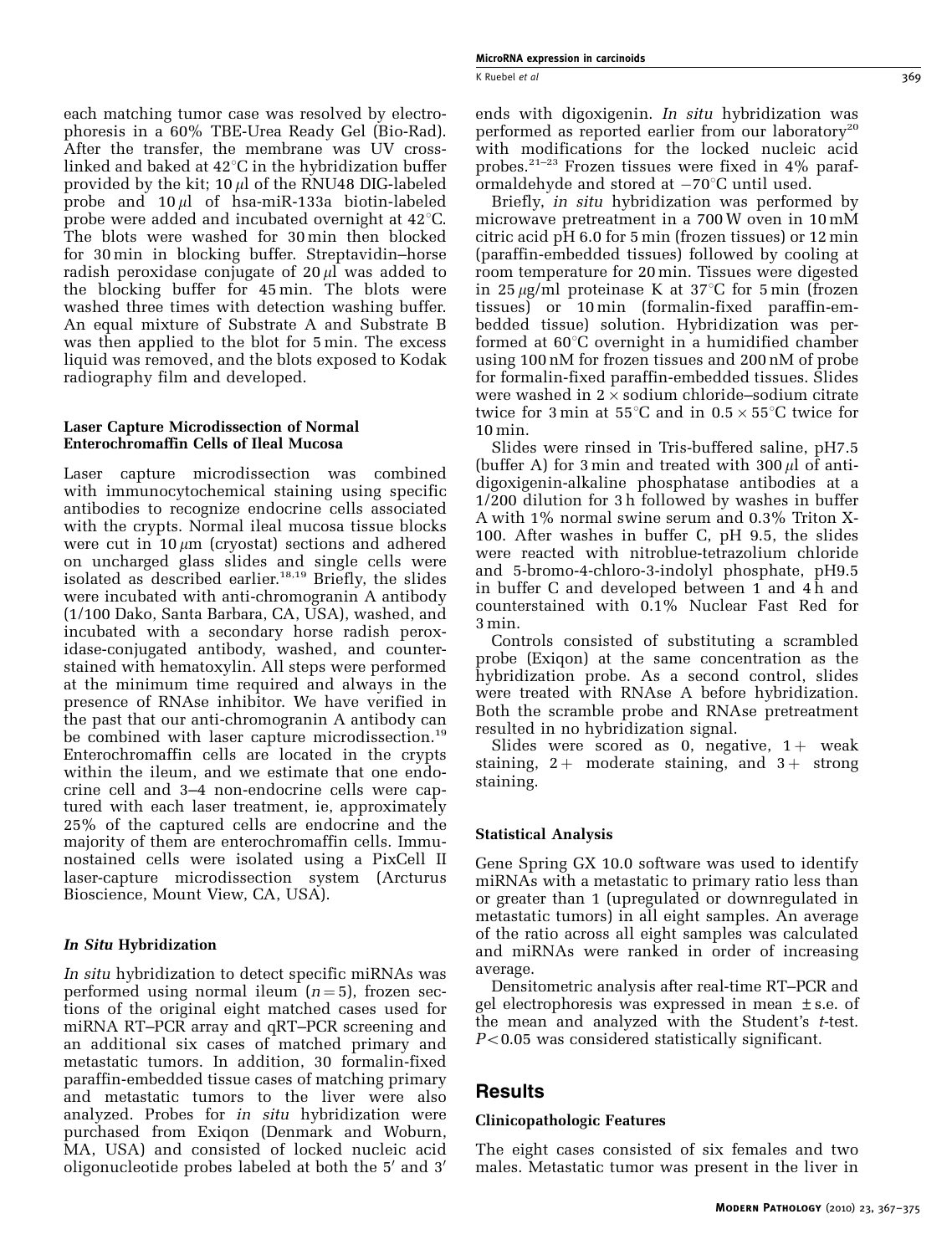MicroRNA expression in carcinoids 370 K Ruebel *et al.* 200

> Table 1 Clinicopathologic features of patients with midgut carcinoid tumors with liver metastases

| Case           | Age/sex | Primary<br>tumor size (cm) | Metastatic<br>site | F/I<br>(years) | F/U        |
|----------------|---------|----------------------------|--------------------|----------------|------------|
|                | 56 F    | 1.5                        | Liver              | 5              | <b>AWD</b> |
| 2              | 40 F    | 3.8                        | Liver              | 6              | <b>AWD</b> |
| 3              | 61 M    | 0.7                        | Liver              | 6              | <b>AWD</b> |
| $\overline{4}$ | 46 F    | 4.7                        | Liver              | 6              | <b>AWD</b> |
| 5              | 59 F    | 1.5                        | Liver              | 6              | <b>AWD</b> |
| 6              | 54 M    | 3.0                        | Lymph node         | 3              | AWD        |
|                | 59 M    | 2.6                        | Liver              | 1              | <b>AWD</b> |
| 8              | 47 F    | 5.6                        | Liver              | 3              | <b>AWD</b> |

F/U, follow-up.

seven cases and in a mesenteric lymph node in 1 case (Table 1). The six additional case studies included six primary ileal carcinoids with matching metastatic carcinoid to lymph nodes  $(n=5)$  and liver  $(n=1)$ . The 30 formalin-fixed paraffin-embedded tissues used for ISH consisted of primary ileal carcinoids with matching liver metastases.

#### Expression of miRNAs in Primary and Metastatic Carcinoid Tumors

Analysis of the 95 miRNAs with real-time RT–PCR array showed that 10 miRNAs did not amplify consistency and were excluded form the study. Samples were normalized against the Ct value of miR-197, and the relative usage of miRNA expression was expressed in metastatic compared to the primary carcinoid tumors using the  $\Delta\Delta$ Ct method. Using Gene Spring Gx 10.0 software, we identified miRNAs with a metastatic/primary ratio less than 1 (upregulated in primary tumors) in all eight samples. The ranking of samples that were highest in the primary compared to the metastatic tumor (downregulated) is shown in Table 2. MiRNA-133a was ranked as one, whereas miRNA-145, -146, -222, and -106 were ranked lower ([Figures 1a–d](#page-4-0)).

The ranking of samples that were highest in the metastatic compared to the primary tumor (upregulated) are shown in [Table 3](#page-4-0) [\(Figures 1a–d\)](#page-4-0). These included miRNA-183, -488, and -19a + b. The other miRNAs were more variably downregulated and upregulated between samples. A notable exception was miRNA122, which seemed to be highly upregulated in the metastatic tumors. However, as miRNA122 was highly expressed in liver tissue, this was interpreted to represent contaminated liver tissue in the metastatic cases.

## Real-Time RT–PCR

Taq-Man RT–PCR analysis of miRNA-133a was performed with the eight original paired samples and after gel electrophoresis; the results were analyzed by densitometry ([Figures 2a–d\)](#page-5-0). There was a significant downregulation of miRNA-133a

#### Table 2 Ranking of the highest miRNA expression in metastatic carcinoids compared to primary carcinoids

| MiRNA           | Number of<br>samples passed | Metastatic/primary<br>ratio (mean value) | <b>Bank</b> |
|-----------------|-----------------------------|------------------------------------------|-------------|
| 133a            | 8                           | 0.26787                                  |             |
| 145             | 8                           | 0.3265                                   |             |
| 146             | 8                           | 0.359375                                 | 3           |
| 222             | 8                           | 0.411375                                 |             |
| 10 <sub>b</sub> | 8                           | 0.43575                                  | 5           |

A total of eight matched primary and metastatic samples were analyzed.

between the primary and metastatic carcinoids when samples were normalized in RNU48 from the same case. Comparison of the entire group  $(n = 8)$  showed highly significant downregulation when quantitated by relative densitometry units  $(P<0.009)$ . Two individual cases (cases 2 and 4) showed significant downregulation when the individual cases were evaluated. Analysis of six additional samples showed a similar trend in downregulation of miRNA-133a between the primary and metastatic tumors  $(P<0.014)$ .

## Analysis of Normal Enterochromaffin Cells

After laser capture microdissection and real-time RT–PCR, the enriched enterochromaffin cells were found to express relatively high levels of miRNA-133a when the results were normalized with RNU48 ([Figure 3](#page-6-0)).

## Northern Hybridization

Northern hybridization using matching pairs of primary and metastatic carcinoid tumors followed by densitometry analysis showed higher levels of miRNA-133a in primary tumors compared to metastatic tumors in two of the four samples analyzed when comparing miRNA-133a to RNU48 [\(Figure 4](#page-6-0)).

## In Situ Hybridization

In situ hybridization using normal ileum showed expression of miRNA-133a in some of the enterochromaffin cells in the ileal mucosa ([Figure 5a](#page-7-0)). ISH also showed expression of miRNA-133a in inflammatory cells including plasma cells and lymphocytes in the lamina propria of the ileum. The smooth muscle in the muscularis propria stained weakly, whereas the liver adjacent to hepatic metastases was negative for miRNA-133a. Analysis of 12 tumors with primary and metastasis using frozen tissue sections showed expression of miRNA-133a in both the primary and metastatic tumors ([Figure 5b\)](#page-7-0). Five cases showed higher levels of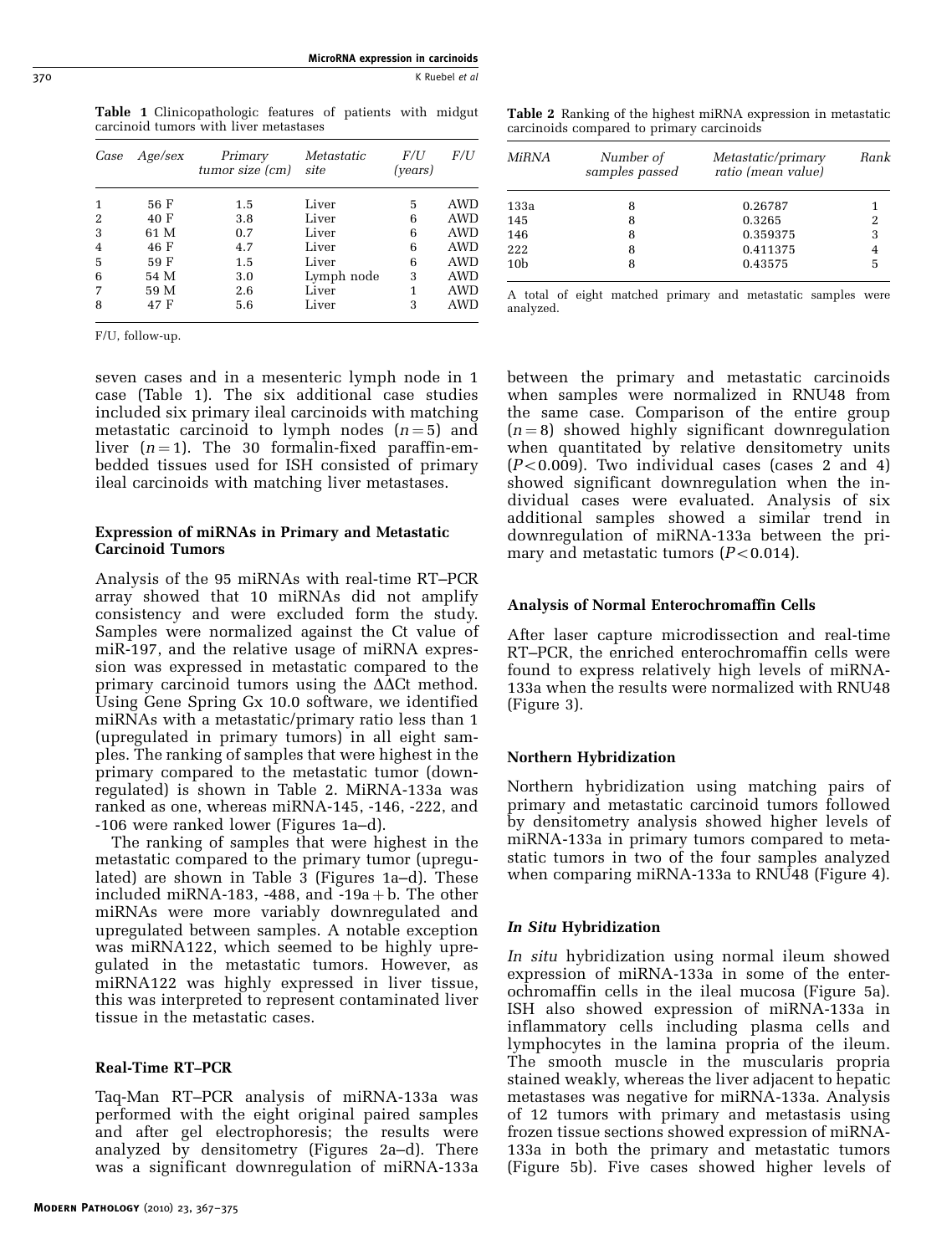K Ruebel *et al* 371

<span id="page-4-0"></span>

Figure 1 (a–d) Distribution of PCR array from eight ileal carcinoid tumors as log of fold change expressed as the ratio of metastatic to primary carcinoid tumors;  $1 \mu$ g log of total RNA was used from each carcinoid tumor using a QuantiMir kit. Results were expressed relative to microRNA-197. Relative change of miRNA expression was calculated by the comparative CT method. (a–d) show the distribution as fold change for most of the miRNAs analyzed. Sixty-two microRNAs are labeled in the four figures.

Table 3 Ranking of the highest miRNA expression in metastatic carcinoids compared to primary carcinoids

| miRNA    | Number of<br>samples passed | Metastatic/primary<br>ratio (mean value) | Rank |
|----------|-----------------------------|------------------------------------------|------|
| 183      | 6                           | 1.99325                                  |      |
| 488      | 6                           | 1.55757                                  |      |
| $19$ a+b |                             | 1.31525                                  |      |

A total of eight matched primary and metastatic samples were analyzed.

miRNA-133a in the primary tumors, three cases had higher levels in the metastases, whereas in four cases the levels were similar. The intensity of labeling between the primary and metastatic tumors was variable ([Figures 5b and c](#page-7-0)). ISH analysis of miRNA-133a in 30 formalin-fixed paraffin-embedded tissue sections showed a positive hybridization signal in all cases [\(Figure 5C\)](#page-7-0). Similar levels of staining intensity  $(1 + to 2 +)$  were present in most cases from the formalin-fixed paraffin-embedded sections. In general, the hybridization signal was

weaker in the formalin-fixed paraffin-embedded tissues compared to the frozen tissue sections. The control sections with a scramble control probe [\(Figure 5d\)](#page-7-0) and after RNAse treatment (not shown) resulted in a negative miRNA signal.

#### **Discussion**

Analysis of a unique 95 miRNA expression profile in primary and metastatic midgut carcinoid tumors showed consistent downregulation of miRNAs-133a, -145, -146, -222, and -10b in metastatic compared to primary carcinoids and upregulation of miRNA-183, -488, and -19a+b in metastatic carcinoid tumors. Validation of miRNA-133a in these neuroendocrine tumors was done by real-time RT–PCR, northern, and in situ hybridization.

MiRNA-133a has been studied in skeletal and cardiac muscle in which it has been found to be downregulated in hypertrophic muscle tissues.<sup>[24–27](#page-8-0)</sup> MiRNA-133a has also been reported to be downregulated in squamous cell carcinoma of the tongue[28](#page-8-0) and miRNA-133a expression has been reduced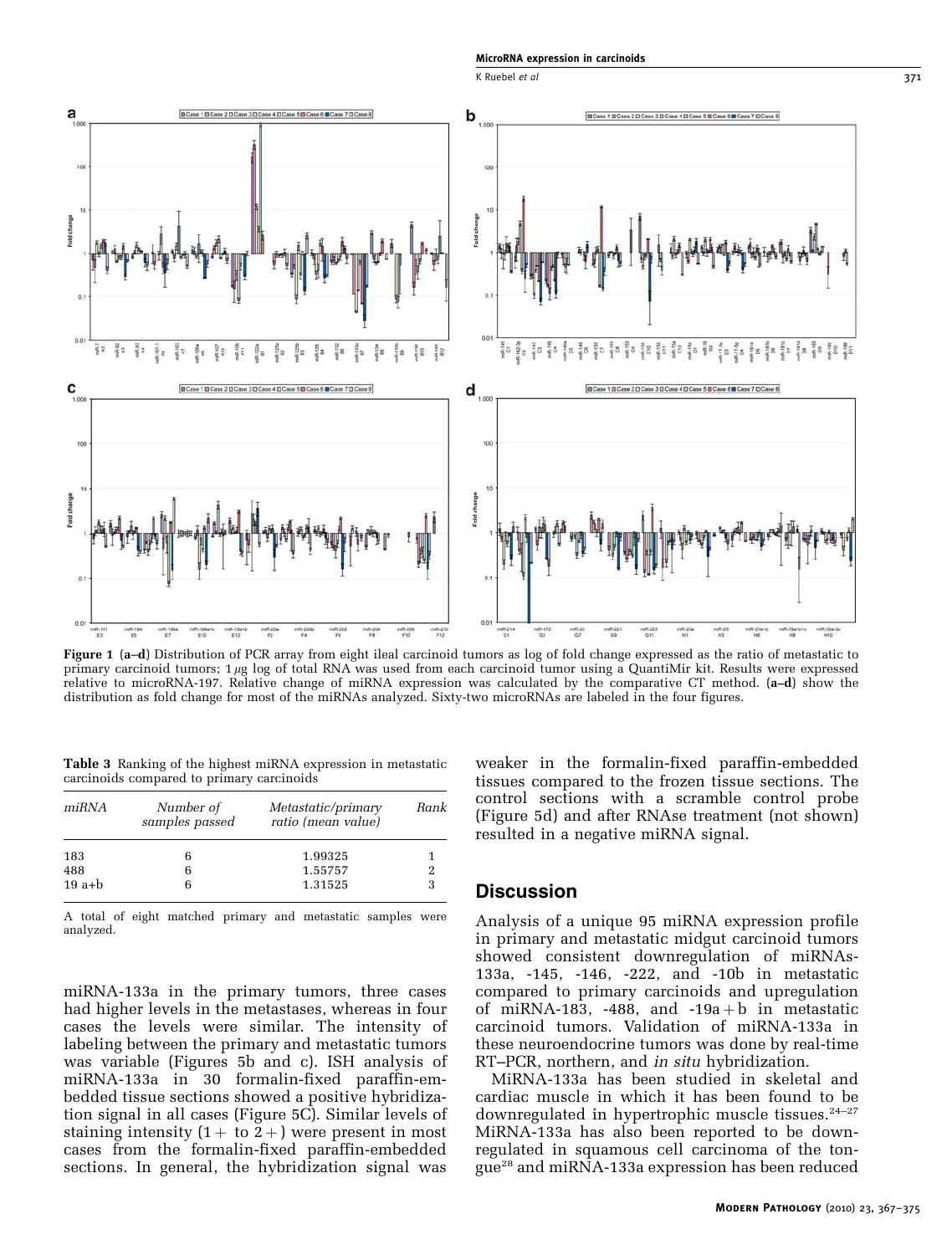<span id="page-5-0"></span>

MicroRNA expression in carcinoids

Figure 2 TaqMan qRT–PCR analysis for miRNA-133a followed by gel electrophoresis and densitometric analysis of eight matching primary and metastatic ileal carcinoid tumors (a–d). The upper panel shows the relative densitometric analysis of miR-133a relative to RNU48 for each sample, whereas the lower panels show the original gel samples. C1 through C8 are the RNU48 samples. P represents the primary tumors and M represents the metastatic samples. Results are mean  $\pm$  s.e. of the mean. \*P<0.05 \*\*P<0.001.

in hepatocellular and lung carcinomas compared to normal tissues.[29,30](#page-8-0) MiRNA-133a along with miRNA-1 are on chromosome 18 in the same bicistronic unit and are involved in muscle differentiation and proliferation.[31](#page-8-0)

A recent study found that miRNA-133a was downregulated in neutrophils in myeloproliferative disorders.[32](#page-8-0) These findings would agree with our observation of miRNA-133a expression in inflammatory cells, including plasma cells and lymphocytes, in the lamina propria of the ileum by in situ hybridization. The mechanism of action of miR-133 on gene expression is currently being investigated. Xu et  $a^{33}$  $a^{33}$  $a^{33}$  reported that miRNA-133 and miR-1 had opposing effects on apoptosis, as miRNA-133 repressed caspase-9 expression at both the protein and mRNA level, whereas miRNA-1 reduced levels of HSP60 and H5P70 proteins without changing their transcription levels.

Several other miRNAs were consistently downregulated in metastatic carcinoid tumors compared to the primary tumors in this study. MiRNA-145 has been detected in various neoplasms.<sup>[34,35](#page-8-0)</sup> It was reported to inhibit cell growth in some lung adenocarcinomas<sup>[34](#page-8-0)</sup> and is associated with decreased expression in gastric cancers.<sup>[35](#page-8-0)</sup> MiRNA-146 has been reported to suppress breast cancer metastasis.<sup>[36](#page-8-0)</sup> MiRNA-222 has been associated with various tumors including gliomas, prostate, and thyroid carcinomas.[37–39](#page-8-0) MiRNA-222 has been shown to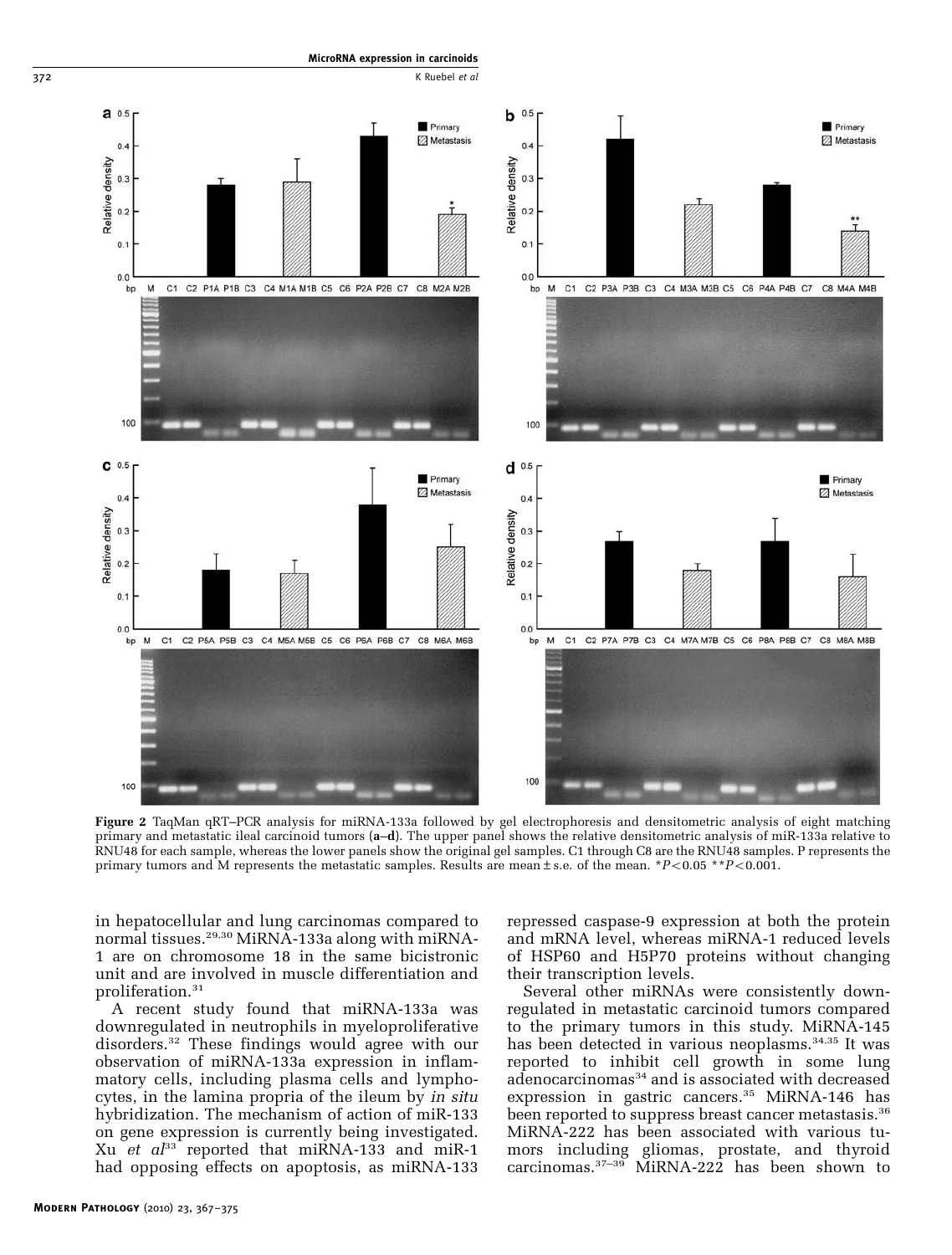K Ruebel *et al* 373

<span id="page-6-0"></span>

Figure 3 TaqMan qRT–PCR analysis for miRNA-133a followed by gel electrophoresis and densitometric analysis of four samples of enterochromaffin cells collected from  $5 \times 10^4$  enterochromaffin cells. The upper panel shows the relative densitometric analysis of miR-133a relative to RNU48 for each of four experiments. C1 through C8 are the RNU48 samples and L represent the laser captured miRNA-133a samples. Results are expressed as mean±s.e. of the mean.



Figure 4 Northern hybridization analysis of four sets of matching primary and metastatic ileal carcinoid tumors. Total RNA of  $20 \mu$ g was used for the northern hybridization with a Signos8is kit according to the manufacturer's protocol. The results were developed by enhanced chemiluminescence. Results were expressed relative to small nucleolar RNA, RNU48. RNA standards (20 nucleotides and 60 nucleotides) were run with the gel.

target the cell cycle protein p27kip1 in various neoplasms.[37,38](#page-8-0) MiRNA-10b is expressed in invasive gliomas and has also been associated with breast cancer metastasis.<sup>[40,41](#page-8-0)</sup>

Of the three miRNAs, which were most consistently upregulated in metastatic ileal carcinoids compared to the primary tumors, miRNA-183 has recently been shown to be overexpressed in metastatic colon cancer.<sup>42</sup> An analysis of various miRNAs that are downregulated and/or upregulated in metastatic ileal carcinoid tumors may possibly help to predict the metastatic potential of these tumors.

These studies also show that the normal ileal enterochromaffin cells expresses miRNA-133a in both the primary and metastatic tumor. Densitometric analysis showed that the levels of expression by real-time RT–PCR were similar to that in the primary carcinoid tumors. However, as the laser captured enterochromaffin cells were mixed with ileal epithelial cells and constituted about 25% of the laser captured cells, we can assume that there may be at least 2- to 4-fold more miRNA-133a in the enterochromaffin cells compared to the primary tumor. If this assumption is correct, this would suggest that there is decreased expression of miRNA-133a in the development of primary carcinoids and a further decrease in miRNA-133a during progression from primary to metastatic carcinoid tumors. This suggests that decreasing levels of miRNA-133a has an important role in midgut carcinoid tumor development and progression.

This study also shows that *in situ* hybridization can be used to validate newly described miRNA in specific tumors and to show the localization of these miRNA in normal tissues as with miRNA-133a in the endocrine cells of the crypt epithelial cells in the ileum. Although in situ hybridization was useful in both frozen tissue sections and formalinfixed paraffin-embedded tissues, higher probe concentrations and a longer development time to visualize the signal was needed with the formalinfixed paraffin-embedded samples. We used probes labeled with digoxigenin at both the 3' and 5' ends to increase the detection signal, especially with formalin-fixed paraffin-embedded tissues. Although other studies have used locked nucleic acid probes labeled with digoxigenin to localize miRNA in formalin-fixed paraffin-embedded tissues, $21-23$  the use of probes labeled at both the  $3'$  and  $5'$  ends should further increase the sensitivity of the *in situ* hybridization procedure.

In summary, we have used a combination of RT– PCR arrays with the QuantiMir System to detect miRNAs in primary and metastatic ileal carcinoid tumors. MiRNA-133a was downregulated during progression from primary to metastatic carcinoid tumors. We used a combination of TaqMan real-time RT–PCR, northern, and *in situ* hybridization to demonstrate expression of miRNA-133a in carcinoid tumors and in enterochromaffin cells from the ileum. These findings suggest that miRNA-133a may have an important role in carcinoid tumor development and progression and that this miRNA may have diagnostic and/or prognostic utility in midgut carcinoid tumors.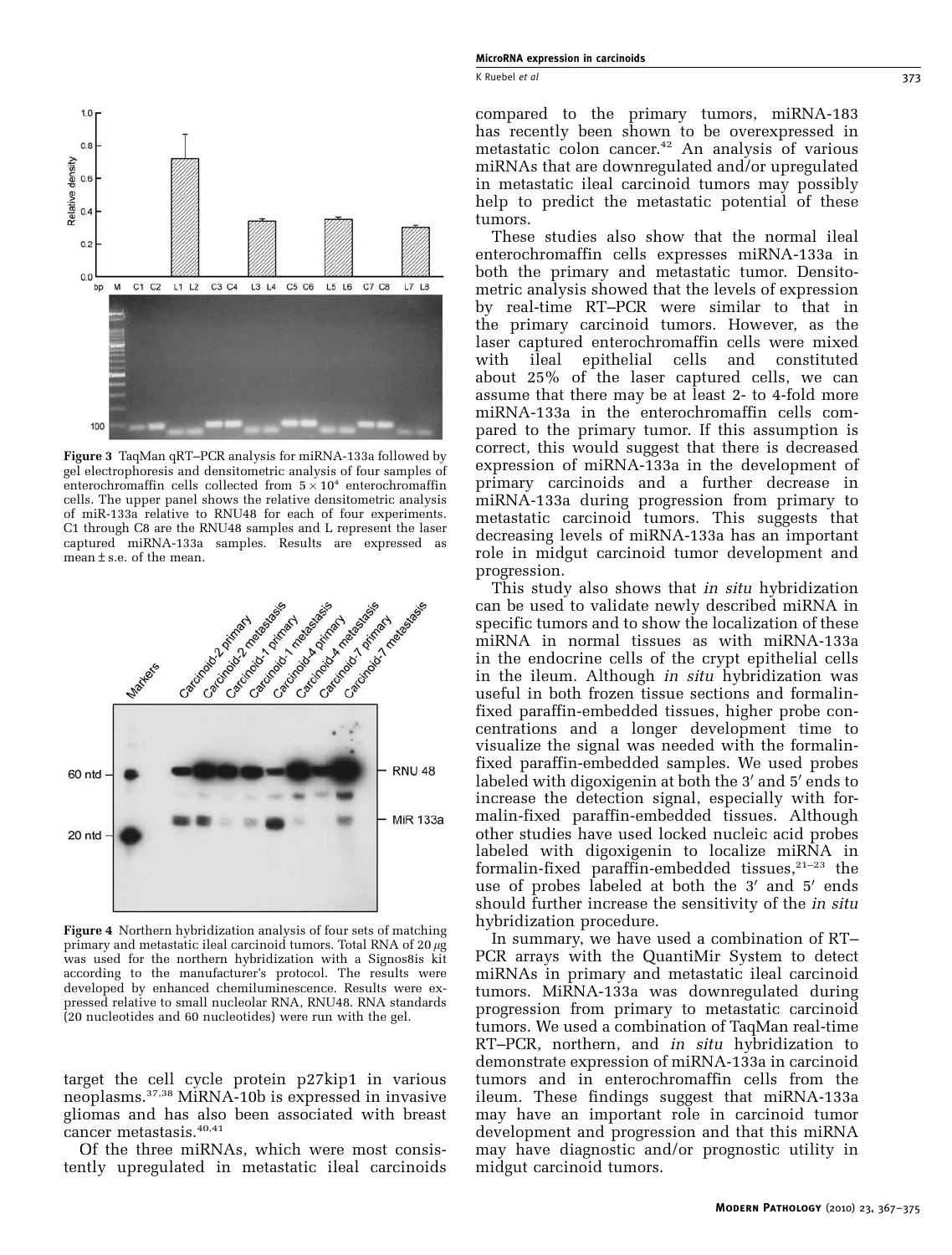<span id="page-7-0"></span>

Figure 5 In situ hybridization analysis using digoxigenin-labeled probes. (a) Normal ileal mucosa showing enterochromaffin cells with a positive hybridization signal for miRNA-133a (arrows). Formalin-fixed paraffin-embedded tissue sections; 200 nM of the 133a probe labeled at the 5' and 3' ends were used. (b) Frozen tissue sections of a primary ileal carcinoid tumor showing positive detection of miRNa-133a in the cytoplasm of tumor cells. The adjacent connective tissue is negative. (c) Paraffin section of a metastatic carcinoid tumor to the liver showing a strong positive hybridization signal for miRNA-133a in the cytoplasm of the tumor cells. The adjacent liver (L) is negative. (d) Paraffin section of hybridization with a scramble probe substituted for miRNA-133a used as a control. All other conditions were identical as with the miRNA-133a probe. There is no detection of miRNA-133a in the tumor or in the adjacent liver (L).

## Acknowledgements

The project described was supported by Grant Number 1 UL1 RR024150 from the National Center for Research Resources (NCRR), a component of the National Institutes of Health (NIH), and the NIH Roadmap for Medical Research. Its contents are solely the responsibility of the authors and do not necessarily represent the official view of the NCRR or NIH. Information on NCRR is available at [http://](http://www.ncrr.hig.gov/) [www.ncrr.hig.gov/.](http://www.ncrr.hig.gov/) Information on Reengineering the Clinical Research Enterprise can be obtained from [http://nihroadmap.nig.gov.](http://nihroadmap.nig.gov) Supported in part by a Novel Methodology Grant from CTSA and by a grant from the Sackler Foundation.

# Disclosure/conflict of interest

The authors declare no conflict of interest.

# **References**

- 1 Calin GA, Croce CM. MicroRNA signatures in human cancers. Nat Rev Cancer 2006;6:857–866, review.
- 2 Esquela-Kerscher A, Slack FJ. Oncomirs: microRNAs with a role in cancer. Nat Rev Cancer 2006;6:259–269.
- 3 Barbarotto E, Schmittgen TD, Calin GA. MicroRNAs and cancer: profile, profile, profile. Int J Cancer 2008; 122:969–977.
- 4 Kent OA, Mendell JT. A small piece in the cancer puzzle; microRNAs as tumor suppressors and oncogenes. Oncogene 2006;25:6188–6196.
- 5 Valencia-Sanchez MA, Liu J, Hannon GJ, et al. Control of translation and mRNA degradation by miRNAs and siRNAs. Genes Dev 2006;20:515–524.
- 6 Garson R, Fabbri M, Cimmino A, et al. MicroRNA expression and function in cancer. Trends Mol Med 2006;12:580–587.
- 7 Zhang W, Dahlberg JE, Tam W. MicroRNAs in tumorigenesis: a primer. Am J Pathol 2007;177:728–738.